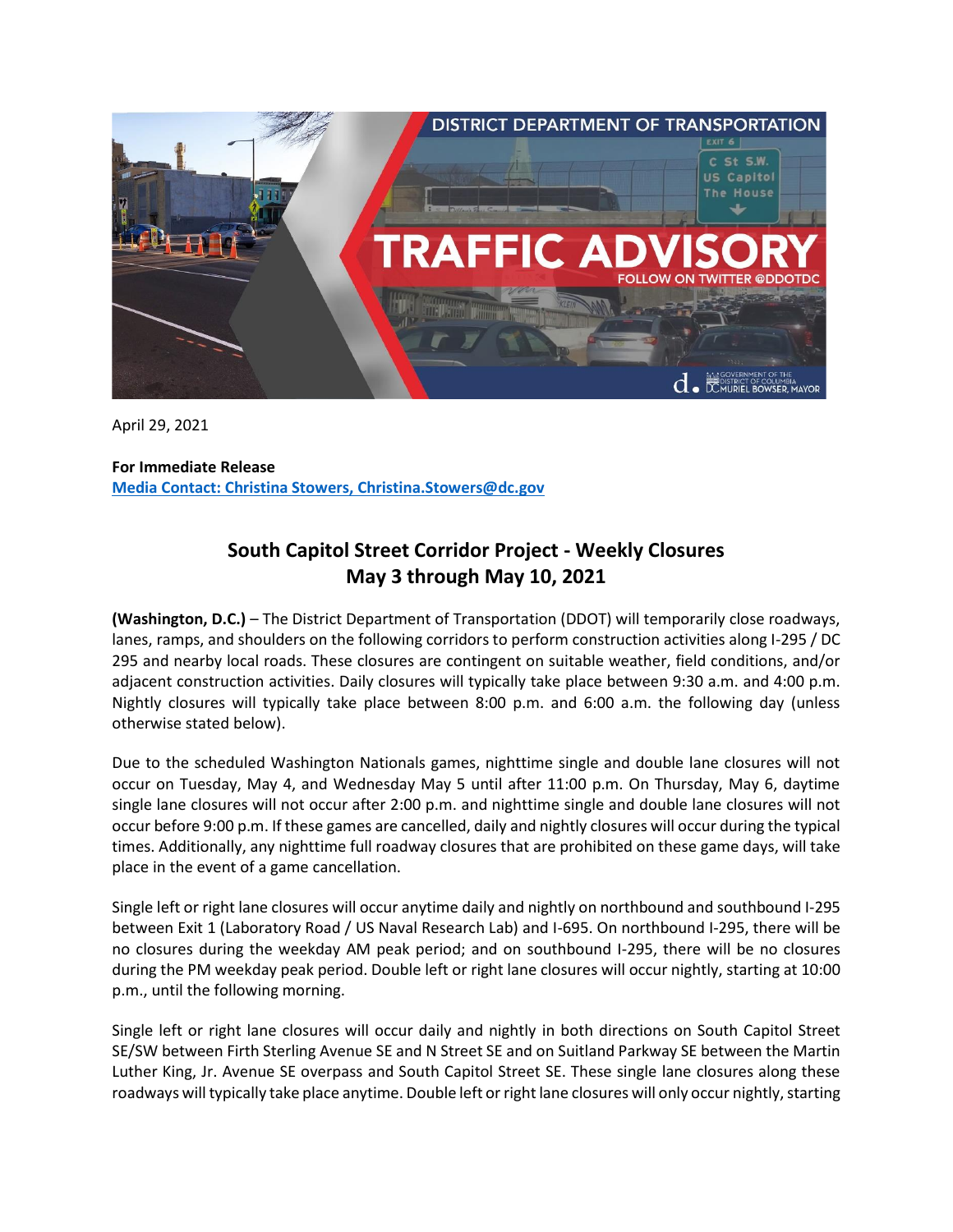at 9:00 p.m., until the following morning.

On southbound South Capitol Street SW, between Suitland Parkway SE and Firth Sterling Avenue SE, a single right lane closure will be in place continuously until May 10, 2021. Otherwise, no other closures on South Capitol Street SE/SW or Suitland Parkway SE will take place on weekdays between 6:00 a.m. and 9:30 a.m.

A full closure of Anacostia Drive SE between Good Hope Road SE and South Capitol Street SE will be in place until May 24, 2021. The Anacostia Drive multi-use trail will remain open to non-motorized traffic. A marked detour will be in place during this closure.

Daily and nightly single lane closures will also occur anytime on Firth Sterling Avenue SE, Potomac Avenue SE/SW, Half Street SW, Howard Road SE, Barry Road SE, and St. Elizabeths Avenue SE.

The following full ramp closures will also occur daily and nightly.

- Exit 4 from I-295 Northbound (South Capitol Street SE/ Suitland Parkway SE)
- Exit 4 from I-295 Southbound (South Capitol Street SE / Suitland Parkway SE)
- I-295 Northbound On-ramp from northbound Firth Sterling Avenue SE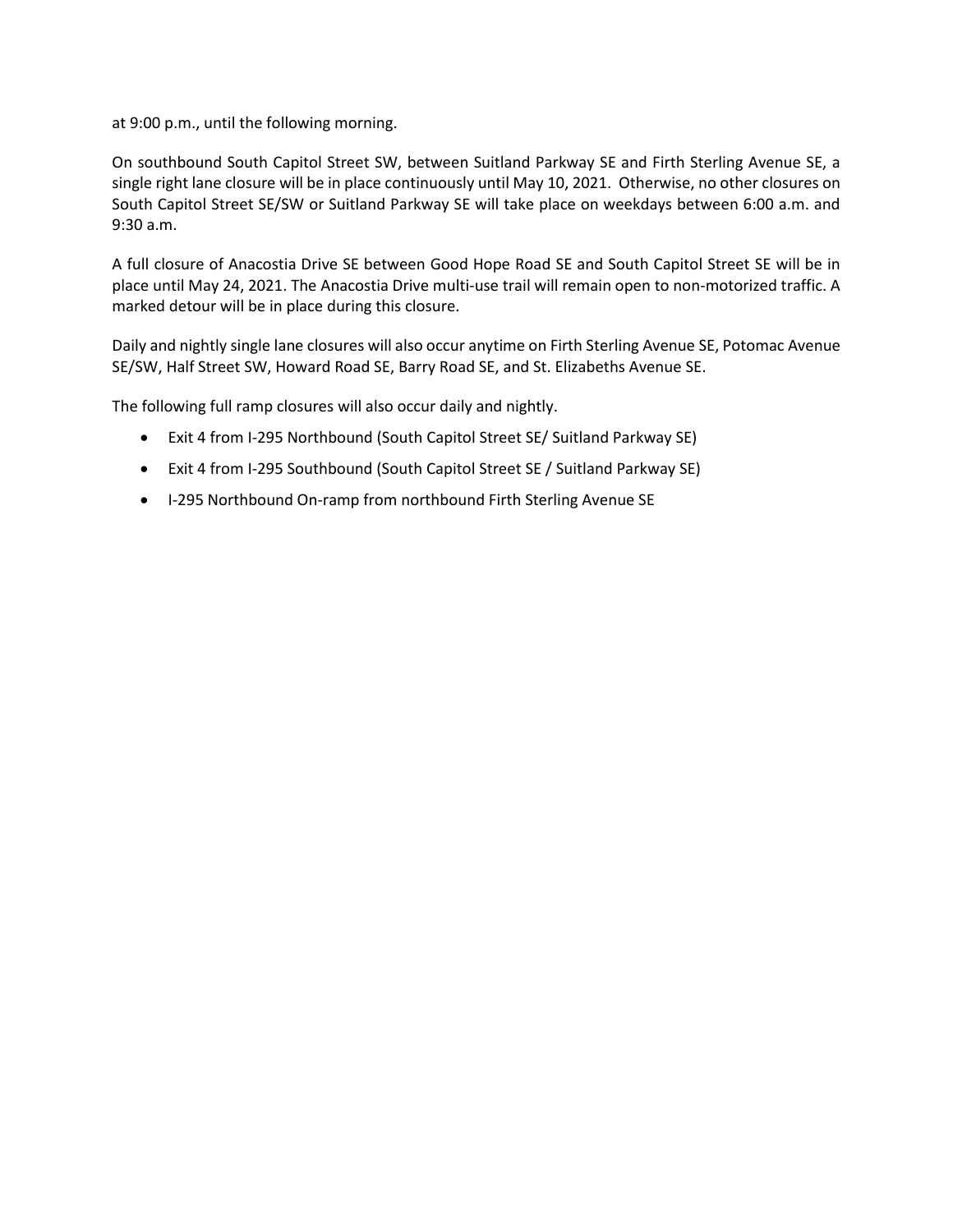Firth Sterling Avenue SE between South Capitol Street SE and St. Elizabeths Avenue SE will be closed nightly between Monday, April 26, 2021 and Monday morning, May 3, 2021 as shown in the graphic. When Firth Sterling Avenue SE is fully closed, Suitland Parkway SE will remain open to all traffic. A marked detour will be in place during these closures.



Firth Sterling Avenue SE Closure & Detour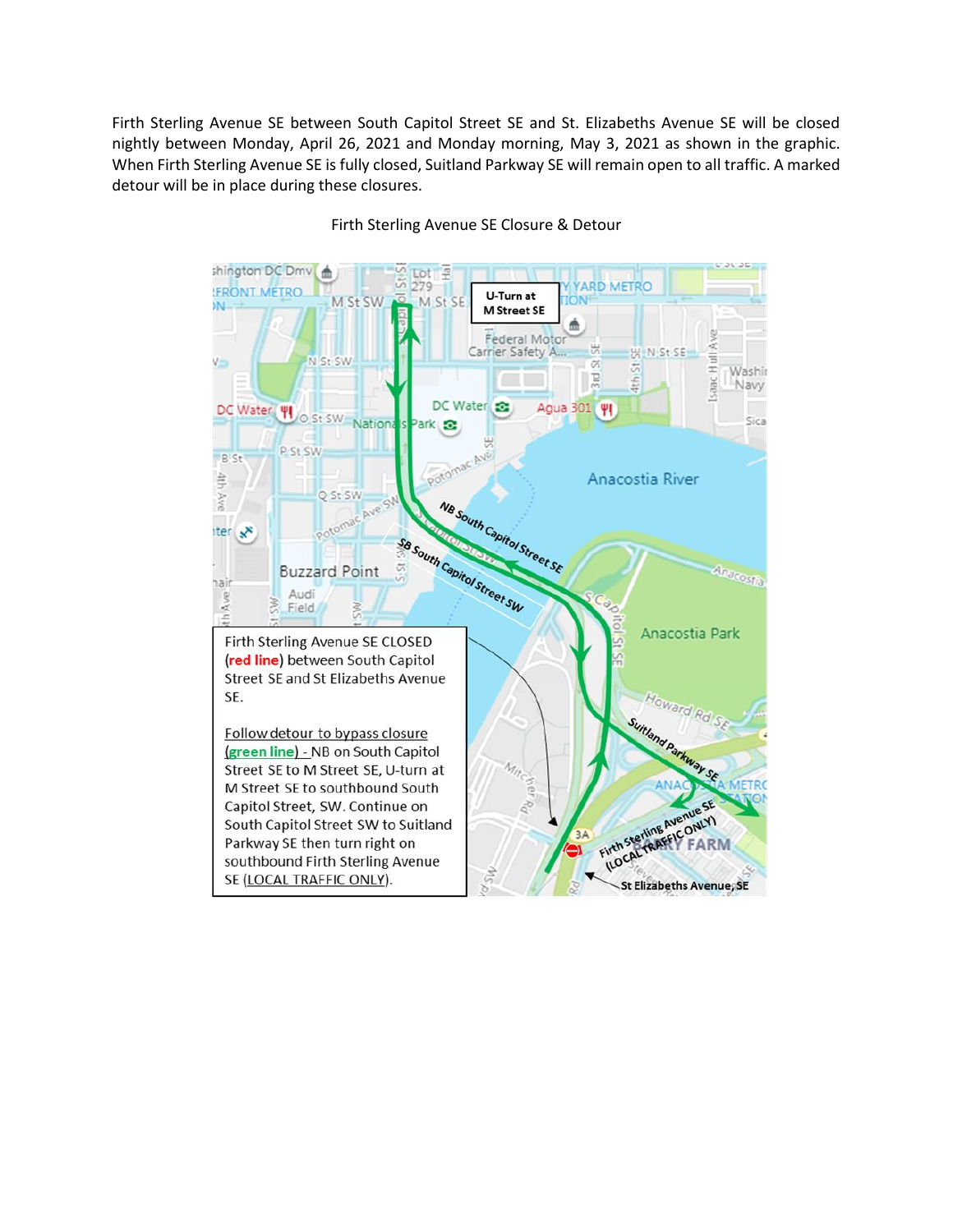A full closure of northbound South Capitol Street SE/SW between Potomac Avenue SE and O Street SW will be closed on Saturday, May 8, 2021 from 5:00 a.m. to 8:00 p.m., as shown in the graphic. A marked detour will be in place during this closure.

> 7-Eleven Shake Shack Navy Yard-Bal M St SE S1 **El Bel Buffalo Wild Wind** US Depa argua Banquia of Transpo 1514 potle Mexican Grill ū ä **FIRST STREET SE** Mission - Navy Yard N SI SW N St 36 Garage C P **SOUTH CAPITOL STREET SE** District of Column and<br>Water & Sewer Author ty Nationals Park **CONSTRUCTION** S Capitol St 5<sup>99</sup> AREA<br>POTOMAC AVENUE SE Traff **AREA Traffic proceeding NB on South Capitol Street SE** will turn right onto 0 ft ftw Potomac Avenue SE, left on First Street SE, left on M Street SE as shown to get back onto South Capitol Street SE.

Northbound South Capitol Street Closure & Detour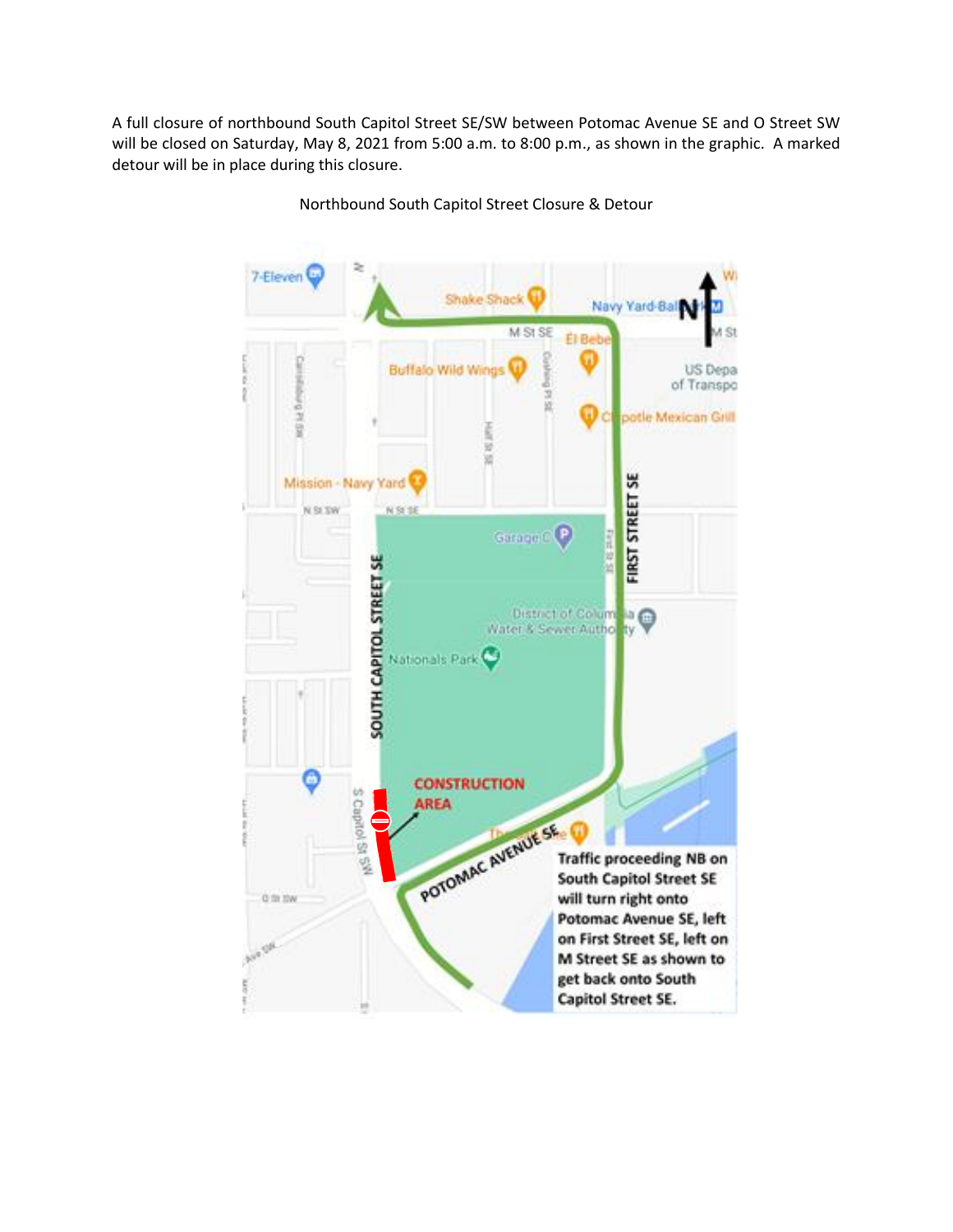A full closure of northbound South Capitol Street SE between Firth Sterling Avenue SE and Suitland Parkway SE will be in place during weeknights from Monday, May 3, 2021 to Thursday morning, May 6, 2021. When South Capitol Street SE is fully closed, Firth Sterling Avenue SE will remain open to all traffic. A marked detour will be in place during this closure.



## Northbound South Capitol Street SE Closure